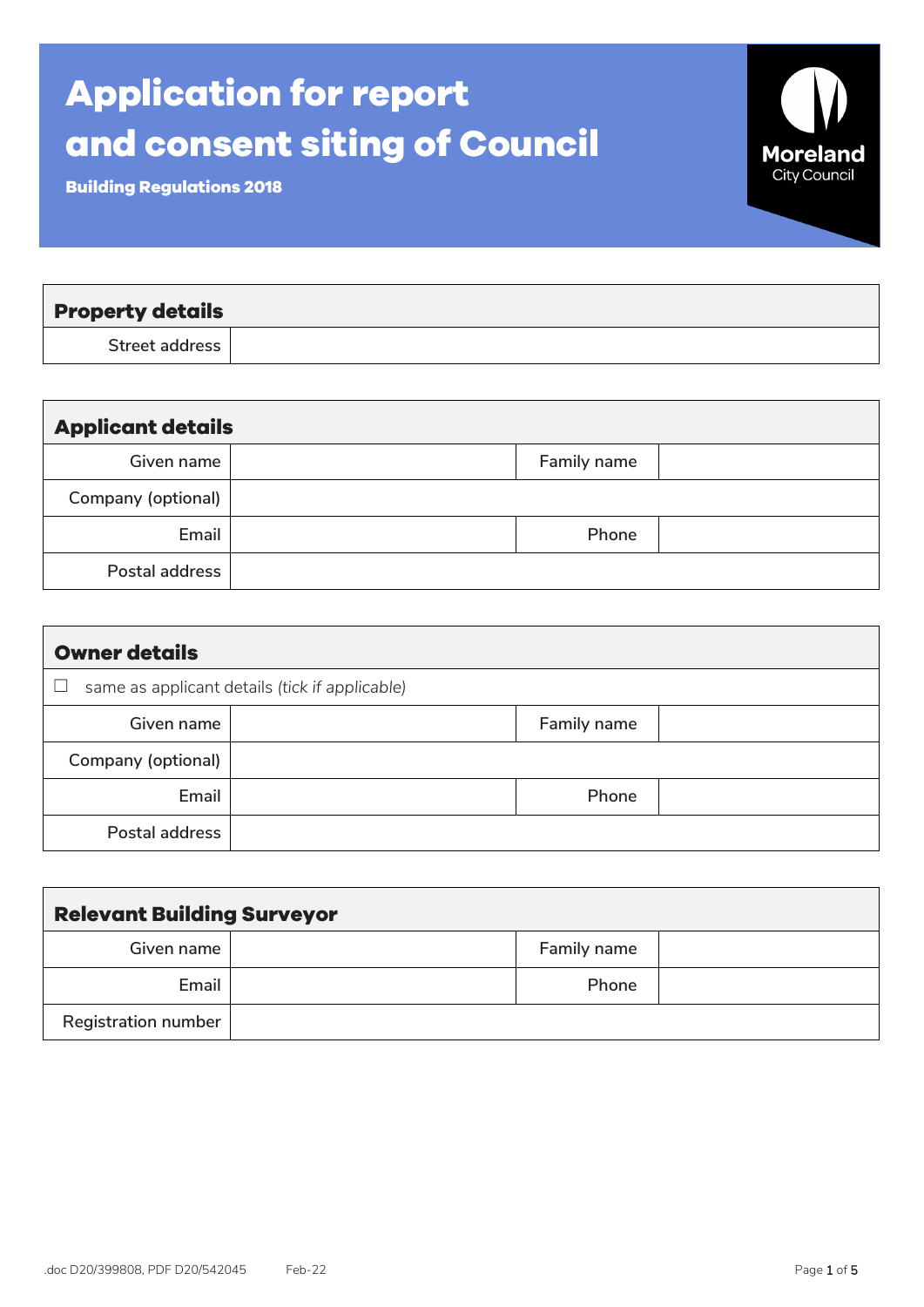## **Proposed work**

As the applicant, it is your responsibility to ensure that your application identifies all relevant regulations for which the Report and Consent of Council is required. Moreland City Council, as the reporting authority, will not assess which regulations require an application to Council and accepts no responsibility for regulations not identified in this application.



*If you have any questions about the regulations, contact the Relevant Building Surveyor.*

### *Tick all that apply.*

| Regulation | Reporting matter<br>(noncomplying item/s)                       | Regulation    | <b>Reporting matter</b><br>(noncomplying item/s)                           |
|------------|-----------------------------------------------------------------|---------------|----------------------------------------------------------------------------|
| 73         | Maximum street setback                                          | 86<br>$\Box$  | Private open space                                                         |
| 74         | Minimum street setback                                          | 87<br>$\Box$  | Siting of Class 10a buildings                                              |
| 75         | Building height                                                 | 89<br>П       | Front fence height                                                         |
| 76         | Site coverage                                                   | 90<br>$\Box$  | Fence setbacks from the side or rear<br>boundaries                         |
| 77         | Permeability                                                    | 91<br>$\Box$  | Fences on or within 150mm of side or<br>rear boundaries                    |
| 78         | Car parking spaces                                              | 92<br>$\Box$  | Fences on street alignments                                                |
| 79         | Side and rear setbacks                                          | 94<br>П       | Fences and daylight to windows in an<br>existing dwelling                  |
| 80         | Walls or carports on boundaries                                 | 95<br>$\Box$  | Fences and solar access to existing<br>north-facing habitable room windows |
| 81         | Daylight to existing habitable room<br>windows                  | 96<br>$\Box$  | Fences and overshadowing of<br>recreational private open space             |
| 82         | Solar access to existing north-facing<br>habitable room windows | 97<br>Ш       | Masts, poles etc                                                           |
| 83         | Overshadowing of recreational private<br>open space             | 109<br>$\Box$ | Projections beyond the street<br>alignment                                 |
| 84         | Overlooking                                                     | 130<br>$\Box$ | Building over easement                                                     |
| 85         | Daylight to habitable room windows                              | 134<br>П      | Building above or below certain public<br>facilities                       |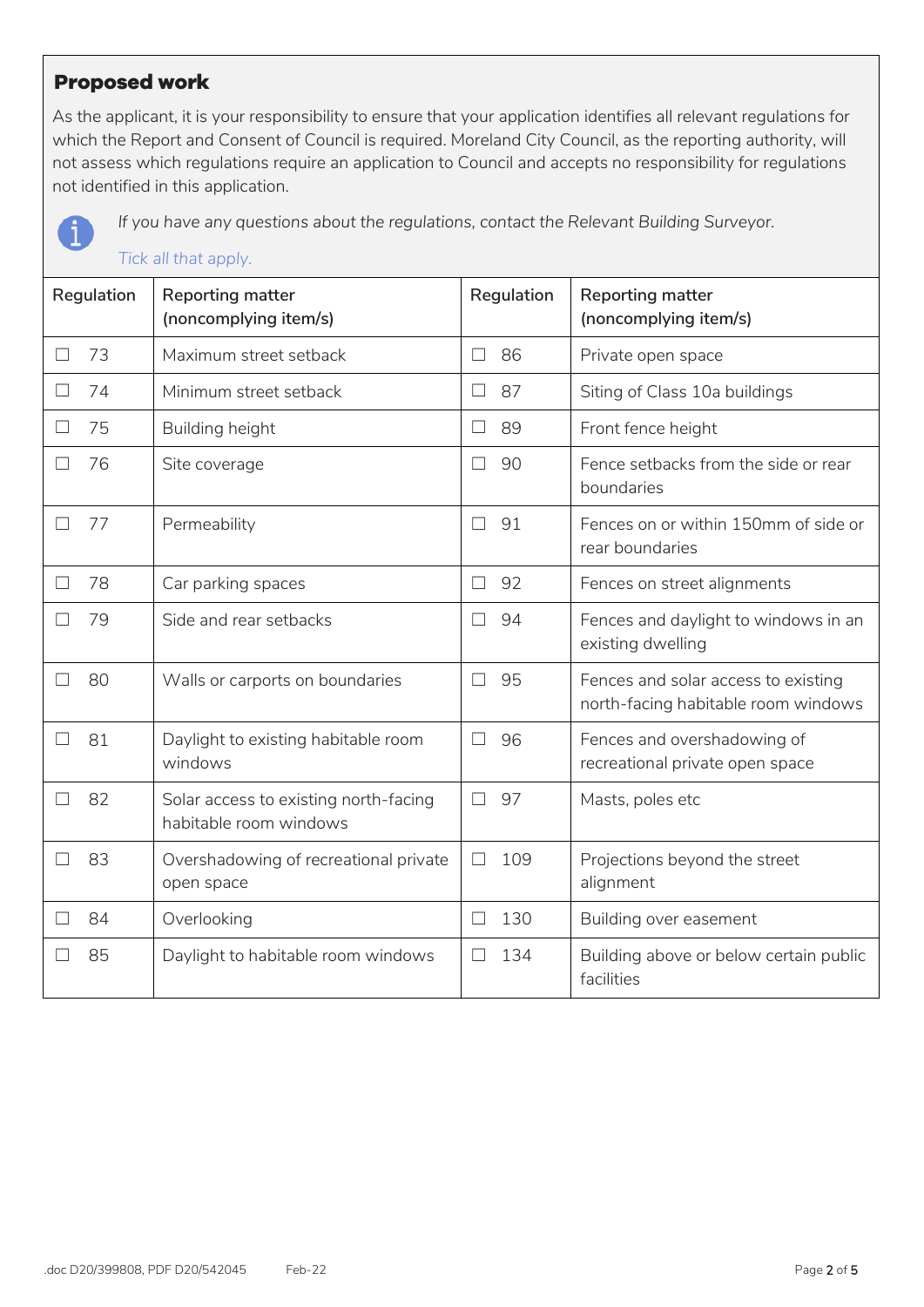# **Reason for your application**

Please outline the reason for your proposal and how it meets each of the relevant Minister's Guidelines; you can view the guidelines at www.vba.vic.gov.au/\_data/assets/pdf\_file/0004/99319/Ministers-Guideline-MG-[12.pdf.](https://www.vba.vic.gov.au/__data/assets/pdf_file/0004/99319/Ministers-Guideline-MG-12.pdf) Attach additional sheets as necessary. Attach additional sheets as necessary.



*Clause 4A of Schedule 2 of the Building Act 1993 requires Council to refuse consent if the proposal does not meet the guidelines.*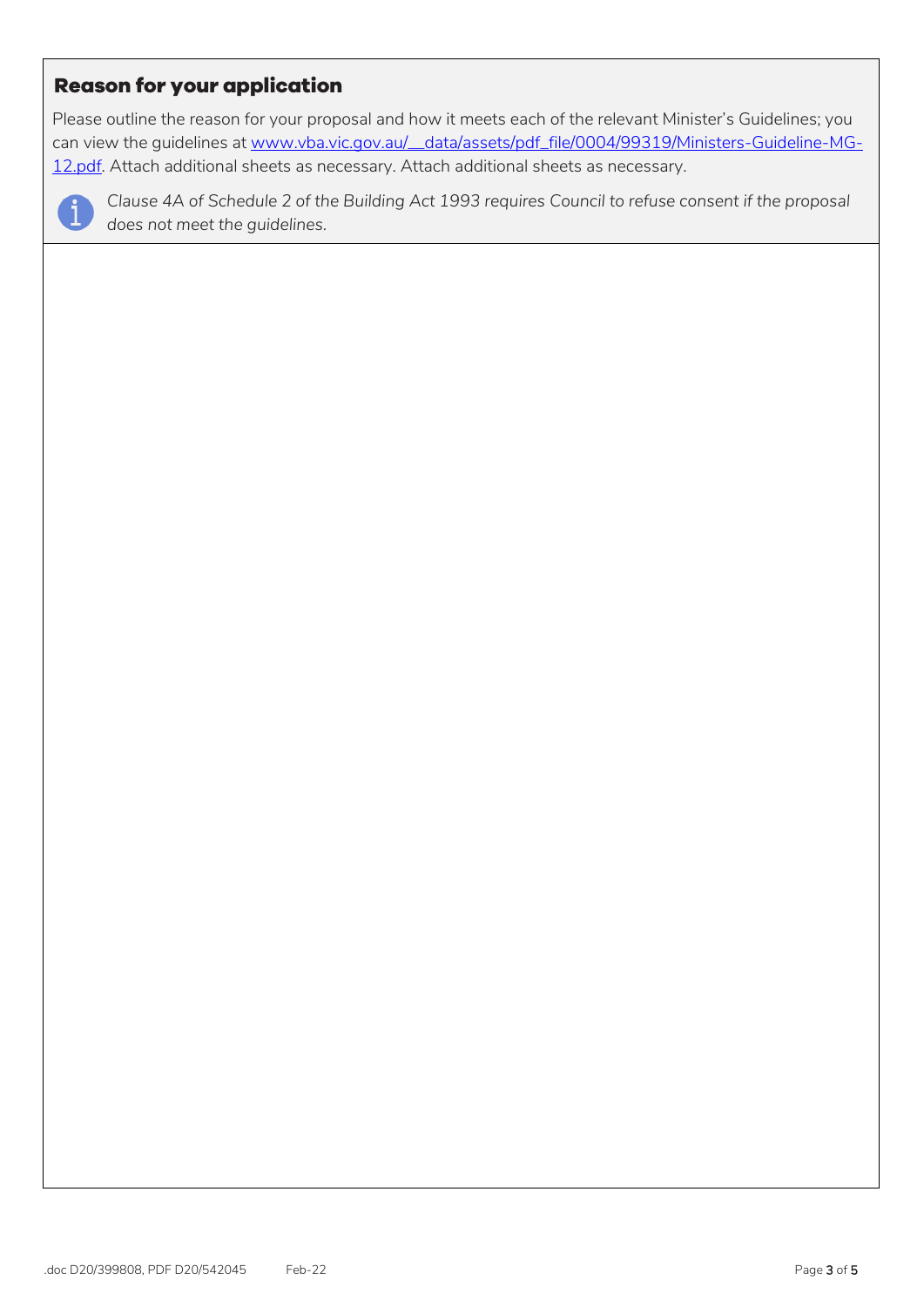| <b>Submission checklist</b> |  |
|-----------------------------|--|
|-----------------------------|--|

*An incomplete application or an application without the required fee will not be accepted by Council. Council may also refuse applications that have not addressed the Minister's Guidelines adequately.*

If Council asks you for more information and do not provide this within the prescribed period, Council *may refuse your application.*

#### Q, **Your application must include the following:**

- □ A completed application form.
- ☐ The prescribed fee; visi[twww.moreland.vic.gov.au/building-and-business/planning-and](https://www.moreland.vic.gov.au/building-and-business/planning-and-building/building/building-projects/)[building/building/building-projects](https://www.moreland.vic.gov.au/building-and-business/planning-and-building/building/building-projects/)</u> for a schedule of fees or to lodge online.
- ☐ The adjoining owner advertising fee for all report and consents with the exception of Regulation 77 or 92, ; visit [www.moreland.vic.gov.au/building-and-business/planning-and-building/building/building](http://www.moreland.vic.gov.au/building-and-business/planning-and-building/building/building-projects)[projects](http://www.moreland.vic.gov.au/building-and-business/planning-and-building/building/building-projects) for a schedule of fees or to lodge online
- $\Box$  A copy of drawings showing site plans, floor plans, elevations, sections, dimensions, overlooking, shadow diagrams and details of the adjoining properties, showing that the proposal satisfies the objective and decision guidelines contained in the Minister's Guidelines.
- ☐ Architectural drawings which include:
	- an allotment plan at a suitable scale between 1:500 and 1:100;
	- if the allotment is at the intersection of streets or the distance to the nearest street corner;
	- the position and dimensions of the proposed building and its relationship to the boundaries of the allotment and any existing buildings on the same allotment and adjoining allotments;
	- relevant building heights, boundary setbacks;
	- north point, site address and intended use of the building.
- ☐ A current (less than three months old) copy of the Certificate of Title.
- ☐ A letter from the Relevant Building Surveyor must be provided specifying each element of the design that does not comply with the regulation/s and which report and consent (dispensations) is/are sought.
- $\Box$  A plan of subdivision (if there is one).
- ☐ Any other encumbrances on the title eg any current covenants or Section 173 agreements under the Planning & Environment Act 1987 that may apply to the subject allotment.
- $\Box$  Any additional information to support your application.

### **Adjoining owners comments fee – siting applications**

Council will contact adjoining owners and seek comments on your behalf for a fee for all siting consent and report applications except for Regulation 77 or Regulation 92 applications only. This ensures transparency and is consistent with the Victorian Building Authority Practice Note 57. Council no longer accepts adjoining owners comments from the applicant.



*If you do not submit the adjoining owners advertising fee with your application, you will be invoiced and this will delay your application. Council cannot process it until all fees are received.* 

☐ I **have** attached the adjoining owners advertising fee.

☐ I **have not** attached the adjoining owners advertising fee as my report and consent application is for either regulation 77 or 92 only.